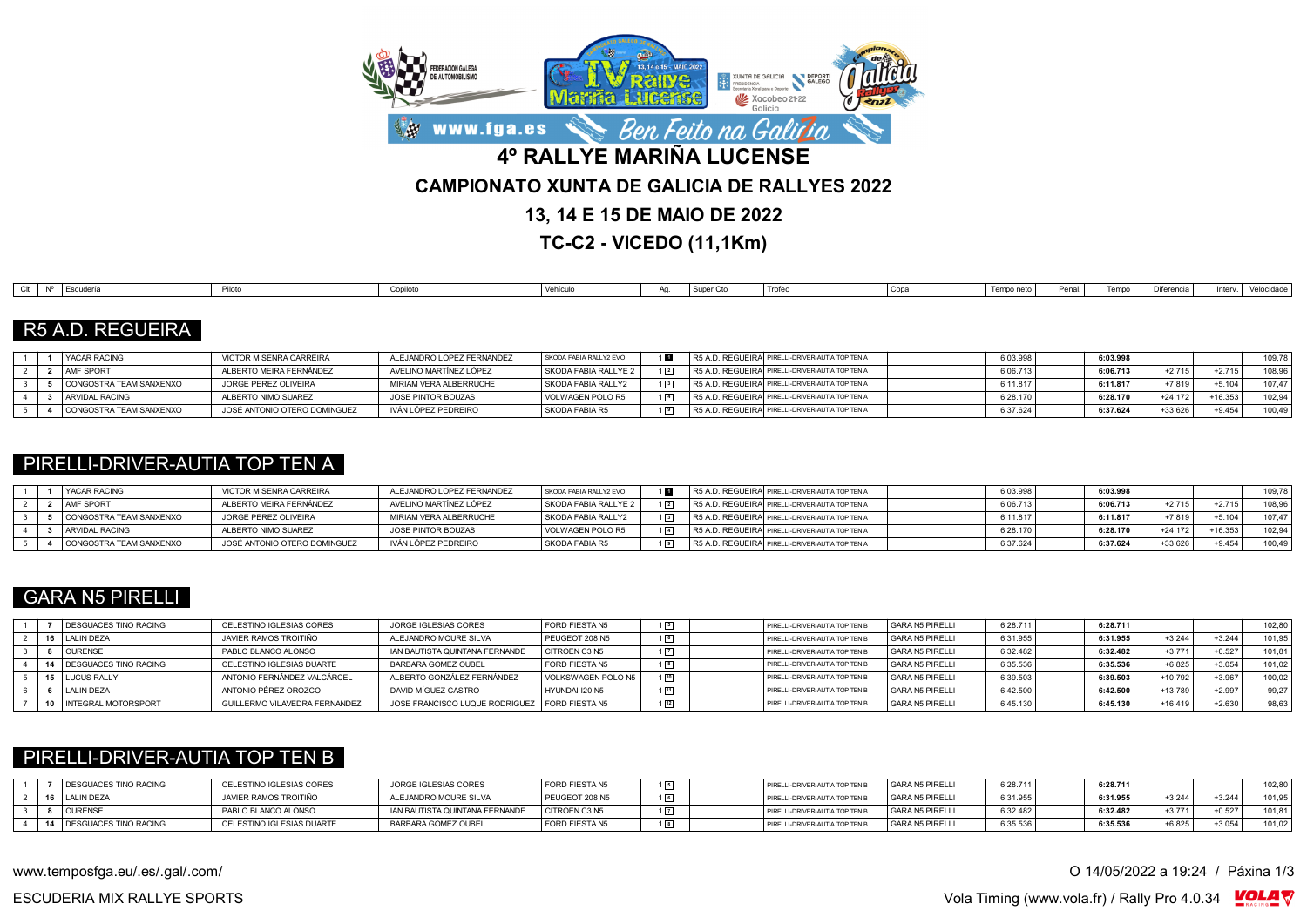

**TC-C2 - VICEDO (11,1Km)**

| Clt | Nº Escudería            | Piloto                        | Copiloto                       | Vehículo           |                | I Super Cto | Trofeo                         |                 | Tempo neto | Penal | Tempo    | Diferencia | Interv.   | Velocidade |
|-----|-------------------------|-------------------------------|--------------------------------|--------------------|----------------|-------------|--------------------------------|-----------------|------------|-------|----------|------------|-----------|------------|
|     |                         |                               |                                |                    |                |             |                                |                 |            |       |          |            |           |            |
|     | <b>YACAR RACING</b>     | JOSÉ MANUEL LAMELA LOJO       | NÉSTOR CASAL VILAR             | CITROËN DS3 R3T    | 20             |             | PIRELLI-DRIVER-AUTIA TOP TEN B |                 | 6:39.081   |       | 6:39.081 | $+10.370$  | $+3.545$  | 100.13     |
|     | 15 LUCUS RALLY          | ANTONIO FERNÁNDEZ VALCÁRCEL   | ALBERTO GONZÁLEZ FERNÁNDEZ     | VOLKSWAGEN POLO N5 | $1\sqrt{10}$   |             | PIRELLI-DRIVER-AUTIA TOP TEN B | GARA N5 PIRELLI | 6:39.503   |       | 6:39.503 | $+10.792$  | $+0.422$  | 100.02     |
|     | LALIN DEZA              | ANTONIO PÉREZ OROZCO          | DAVID MÍGUEZ CASTRO            | HYUNDAI I20 N5     | 団              |             | PIRELLI-DRIVER-AUTIA TOP TEN B | GARA N5 PIRELLI | 6:42.500   |       | 6:42.500 | +13.789    | $+2.997$  | 99,27      |
|     | 10 INTEGRAL MOTORSPORT  | GUILLERMO VILAVEDRA FERNANDEZ | JOSE FRANCISCO LUQUE RODRIGUEZ | FORD FIESTA N5     | $\sqrt{12}$    |             | PIRELLI-DRIVER-AUTIA TOP TEN B | GARA N5 PIRELLI | 6:45.130   |       | 6:45.130 | $+16.419$  | $+2.630$  | 98,63      |
|     | 17 PONTEVEDRA 1984 TEAM | GUILLERMO MARTINEZ SEDANO     | <b>IGNACIO SAYANS RIVEIRO</b>  | FORD FIESTA R2T    | $3\sqrt{10}$   |             | PIRELLI-DRIVER-AUTIA TOP TEN B |                 | 7:23.833   |       | 7:23.833 | $+55.122$  | $+38.703$ | 90.03      |
|     | 12 MIÑO                 | PEDRO REIJA DIAZ              | DAISY GONZALEZ FERNANDEZ       | PEUGEOT 306 GTI    | 2 <sup>7</sup> |             | PIRELLI-DRIVER-AUTIA TOP TEN B |                 | 7:35.643   |       | 7:35.643 | +1:06.932  | $+11.810$ | 87.70      |

### PIRELLI-DRIVER-AUTIA TOP TEN C

|  | 23 RVS MOTORSPORT          | DAVID RIVAS FUENTES        | JOSE VIEITEZ FERRADANS    | <b>CITROEN C2R2 MAX</b> |                | PIRELLI-DRIVER-AUTIA TOP TEN C | 6:40.728 | 6:40.728 |           |           | 99,71 |
|--|----------------------------|----------------------------|---------------------------|-------------------------|----------------|--------------------------------|----------|----------|-----------|-----------|-------|
|  | 24 PONTEVEDRA 1984 TEAM    | DANIEL MONTOTO MATO        | MAIKEL MARQUEZ RODRIGUEZ  | PEUGEOT 208 R2          | $2\sqrt{2}$    | PIRELLI-DRIVER-AUTIA TOP TEN C | 6:48.322 | 6:48.322 | $+7.594$  | $+7.594$  | 97.86 |
|  | 25   TERRA DO EUME         | IVÁN VÁZQUEZ CASTRO        | DIEGO VÁZQUEZ CASTRO      | FORD FIESTA R2          | $3\sqrt{2}$    | PIRELLI-DRIVER-AUTIA TOP TEN C | 6:55.338 | 6:55.338 | $+14.610$ | $+7.016$  | 96,21 |
|  | 27 CONGOSTRA TEAM SANXENXO | RAUL MARTINEZ TORRES       | BRUNO PEREZ FERNANDEZ     | CITROËN C2 GT           | 3 <sup>2</sup> | PIRELLI-DRIVER-AUTIA TOP TEN C | 6:57.167 | 6:57.167 | $+16.439$ | $+1.829$  | 95,78 |
|  | 29 SARRIA MOTOR            | RUBÉN LÓPEZ LÓPEZ          | DAMIAN OUTON VEIGA        | PEUGEOT 208 R2          | 35             | PIRELLI-DRIVER-AUTIA TOP TEN C | 7:00.765 | 7:00.765 | $+20.037$ | $+3.598$  | 94.96 |
|  | 21 BERBERECHO              | JAVIER FIRAS MARIÑO        | ÁLVARO GARCÍA AGRA        | CITROËN SAXO VTS        | 328            | PIRELL-DRIVER-AUTIA TOP TEN C  | 7:13.203 | 7:13.203 | $+32.475$ | $+12.438$ | 92.24 |
|  | 31 PONTEVEDRA 1984 TEAM    | ADRIAN REGUEIRA SOUTO      | SERGIO FERNÁNDEZ IGLESIAS | CITROËN SAXO VTS        | $3\sqrt{8}$    | PIRELLI-DRIVER-AUTIA TOP TEN C | 7:18.593 | 7:18.593 | $+37.865$ | $+5.390$  | 91.10 |
|  | 22 DESGUACES TINO RACING   | BENITO PUCEIRO RADIO       | CHRISTOPHER TELMO DIAZ    | FORD FIESTA R2          | $3 - 11$       | PIRELLI-DRIVER-AUTIA TOP TEN C | 7:24.625 | 7:24.625 | +43.897   | $+6.032$  | 89,87 |
|  | 26 CUNTIS V.T.             | MIGUEL ÁNGEL CAEIRO VILLAR | ALEJANDRO HERMIDA GARCÍA  | FORD FIESTA R2          | $3 \sqrt{13}$  | PIRELLI-DRIVER-AUTIA TOP TEN C | 7:33.670 | 7:33.670 | $+52.942$ | $+9.045$  | 88,08 |

## VOLANTE F.G.A.

| RALLY CORUÑA<br>$20 - 101$<br><u>vv</u>          | $5.001$ mm <sup>2</sup><br><b>ULOUS SAMP</b><br>SANIUS SULEI | L PENSADO RIVEIRO<br><b>SAIL</b>                      | PEUGEOT 106 GT | $\overline{\phantom{a}}$     | VOLANTE F.G.,                                              | 7:44.15/ | 7:44.154 |         |                   |       |
|--------------------------------------------------|--------------------------------------------------------------|-------------------------------------------------------|----------------|------------------------------|------------------------------------------------------------|----------|----------|---------|-------------------|-------|
| PONTEVEDRA 1984 TEAM<br>$\overline{\phantom{a}}$ | L MAGARIÑOS ESTEVEZ<br><b>MANII</b><br>ירש איטי              | ÁLVARO ARGIB<br>$- - - - - - - -$<br>ייר AY RODRIGULL | PEUGEOT 206 XS | <br>$\overline{\phantom{a}}$ | $\sim$ $\sim$ $\sim$ $\sim$ $\sim$ $\sim$<br>VOLANIE F.G., | 8:07.989 | 8:07.989 | +23.835 | 0.0000<br>-23.835 | 81,88 |

# PIRELLI AMF MS

|  | 49 SURCO                        | MARCOS RODRÍGUEZ SANROMÁN     | UNAI CONDE GARCÍA             | CITROËN C2 GT             | 4 D               | PIRELLI AMF MS        | 6:54.030     | 6:54.030 |             |           | 96,51 |
|--|---------------------------------|-------------------------------|-------------------------------|---------------------------|-------------------|-----------------------|--------------|----------|-------------|-----------|-------|
|  | 45 CUNTIS VT                    | MARCOS MACEIRAS GUIMAREY      | SERGIO IGLESIAS REBOREDO      | CITROËN SAXO VTS          | $4\sqrt{2}$       | PIRELLI AMF MS        | 6:57.261     | 6:57.261 | $+3.231$    | $+3.231$  | 95,76 |
|  | 55 A PONTENOVA                  | CÉSAR DÍAZ PÉREZ              | MANUEL RODRÍGUEZ MARIÑO       | PEUGEOT 205 GTI           | 3 <sup>4</sup>    | PIRELLI AMF MS        | 6:57.431     | 6:57.431 | $+3.401$    | $+0.170$  | 95,72 |
|  | 47   AGUANTA VOLANTE RALLY TEAM | JUAN CARLOS PAMPILLON ALVAREZ | CRISTIAN ALVAREZ LÓPEZ        | PEUGEOT 106 GTI           | $4\sqrt{3}$       | PIRELLI AMF MS        | 6:59.580     | 6:59.580 | $+5.550$    | $+2.149$  | 95,23 |
|  | 50 SARRIA MOTOR                 | PABLO SANCHEZ SANCHEZ         | RUBEN TOURON VAZQUEZ          | <b>SUZUKI SWIFT SPORT</b> | $3\overline{7}$   | <b>PIRELLI AMF MS</b> | 7:11.104     | 7:11.104 | $+17.074$   | $+11.524$ | 92.69 |
|  | LALIN DEZA                      | OSCAR GALLEGO GÓMEZ           | MARÍA TERESA LÓPEZ HOSPIDO    | SUZUKI SWIFT SPORT        | $4\sqrt{6}$       | PIRELLI AMF MS        | 7:17.827     | 7:17.827 | $+23.797$   | $+6.723$  | 91.26 |
|  | 54 RVS MOTORSPORT               | RUBÉN VÁZQUEZ CASTELO         | AGUSTÍN VARELA GARCÍA         | PEUGEOT 206 XS            | $4\sqrt{9}$       | PIRELLI AMF MS        | 7:27.876     | 7:27.876 | $+33.846$   | $+10.049$ | 89.22 |
|  | 52 ARES RACING                  | MIGUEL SUÁREZ ARES            | NICOLÁS RAMÓN CERNADAS GARCÍA | CITROËN SAXO VTS          | $4 \sqrt{11}$     | PIRELLI AMF MS        | $7:45.211$ . | 7:45.211 | $+51.181$   | $+17.335$ | 85,89 |
|  | 53 RVS MOTORSPORT               | <b>ENRIQUE RUZO PEREZ</b>     | SHEILA GARCIA SUAREZ          | PEUGEOT 206 XS            | $4\sqrt{13}$      | PIRELLI AMF MS        | 7:57.247     | 7:57.247 | $+1:03.217$ | $+12.036$ | 83,73 |
|  | 56 SARRIA MOTOR                 | ANDRES MONTERO NEIRA          | SHEILA DE LA FUENTE LAGO      | PEUGEOT 206 XS            | $4 \overline{17}$ | PIRELLI AMF MS        | 8:04.715     | 8:04.715 | $+1:10.685$ | $+7.468$  | 82.44 |

www.temposfga.eu/.es/.gal/.com/ **O 14/05/2022** a 19:24 / Páxina 2/3